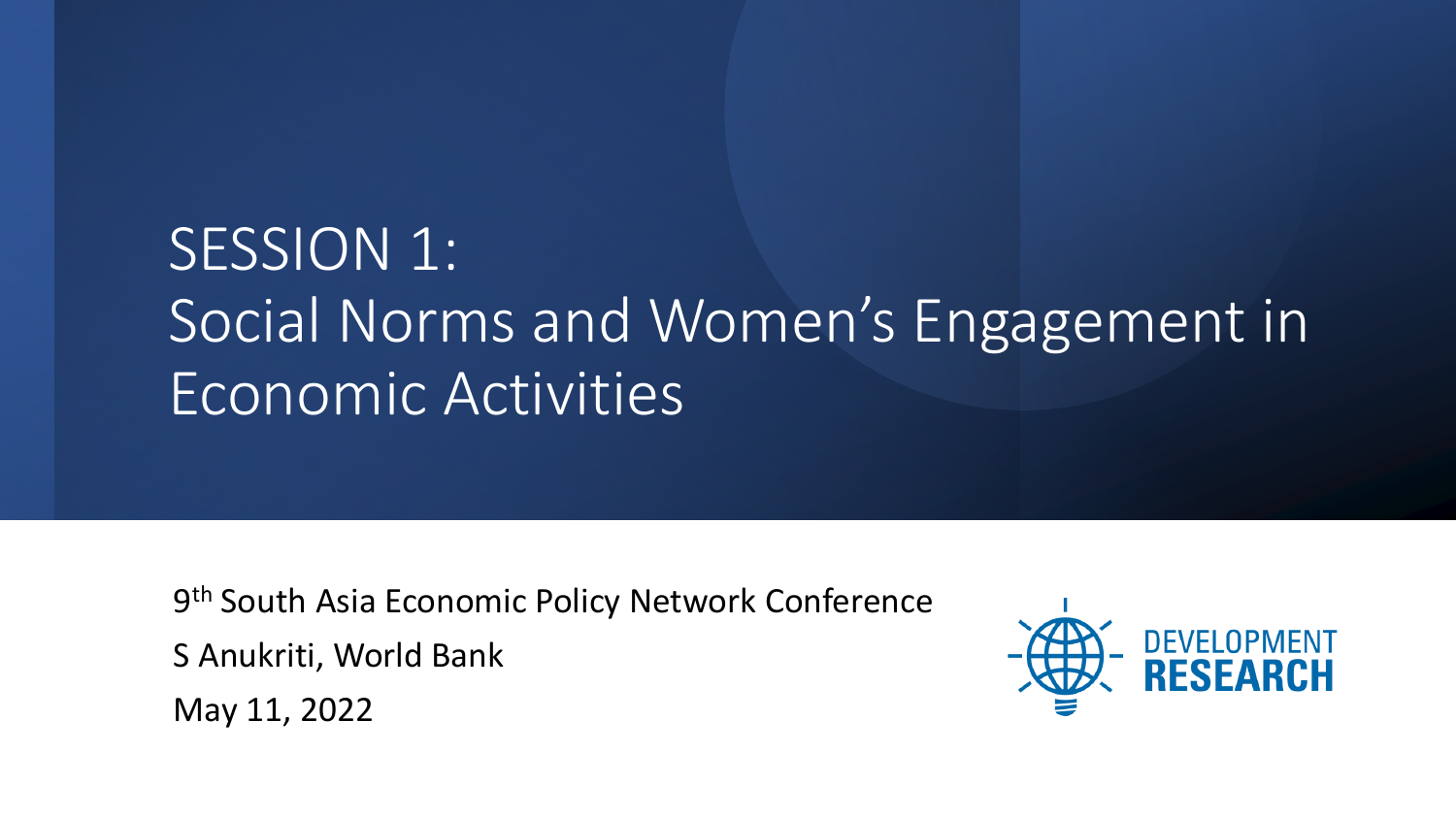#### **Overview**

- Five excellent papers on women's well-being in South Asia
- Overlapping themes:
	- **FLFP**: Gupta; Pandey and Khanna; Mahajan et al; Sabarwal et al
	- **Marriage and Family**: Gupta; Pandey and Khanna; Mahajan et al; Calvi and Keskar
	- **Social norms**: All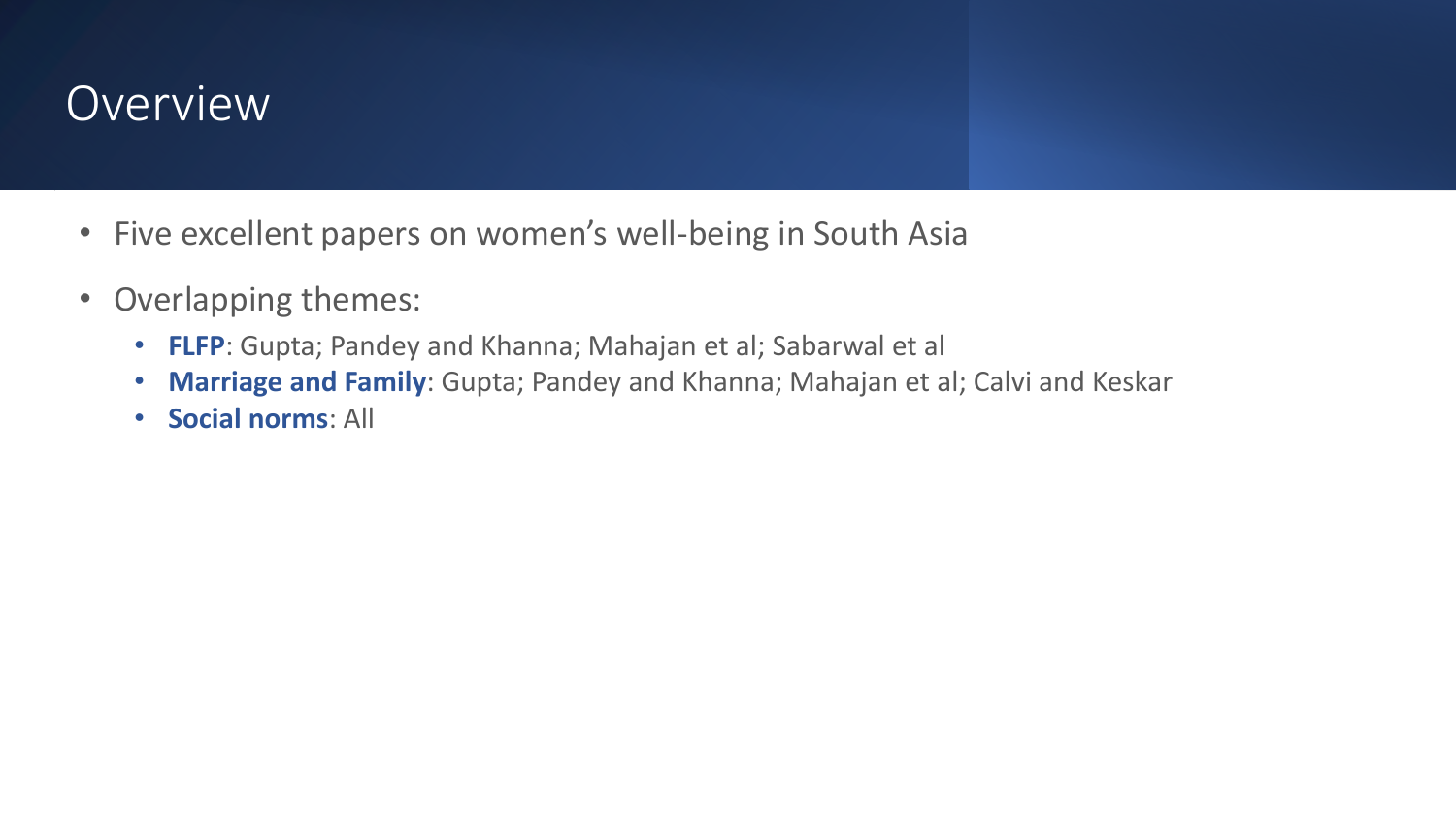#### **Overview**

- Five excellent papers on women's well-being in South Asia
- Overlapping themes:
	- **FLFP**: Gupta; Pandey and Khanna; Mahajan et al; Sabarwal et al
	- **Marriage and Family**: Gupta; Pandey and Khanna; Mahajan et al; Calvi and Keskar
	- **Social norms**: All
- Countries studied: India and Bangladesh
- Secondary and primary data
	- Primary: Mahajan et al; Sabarwal et al
	- Marriage and Family: Gupta; Pandey and Khanna; Calvi and Keskar
- Mix of methodological approaches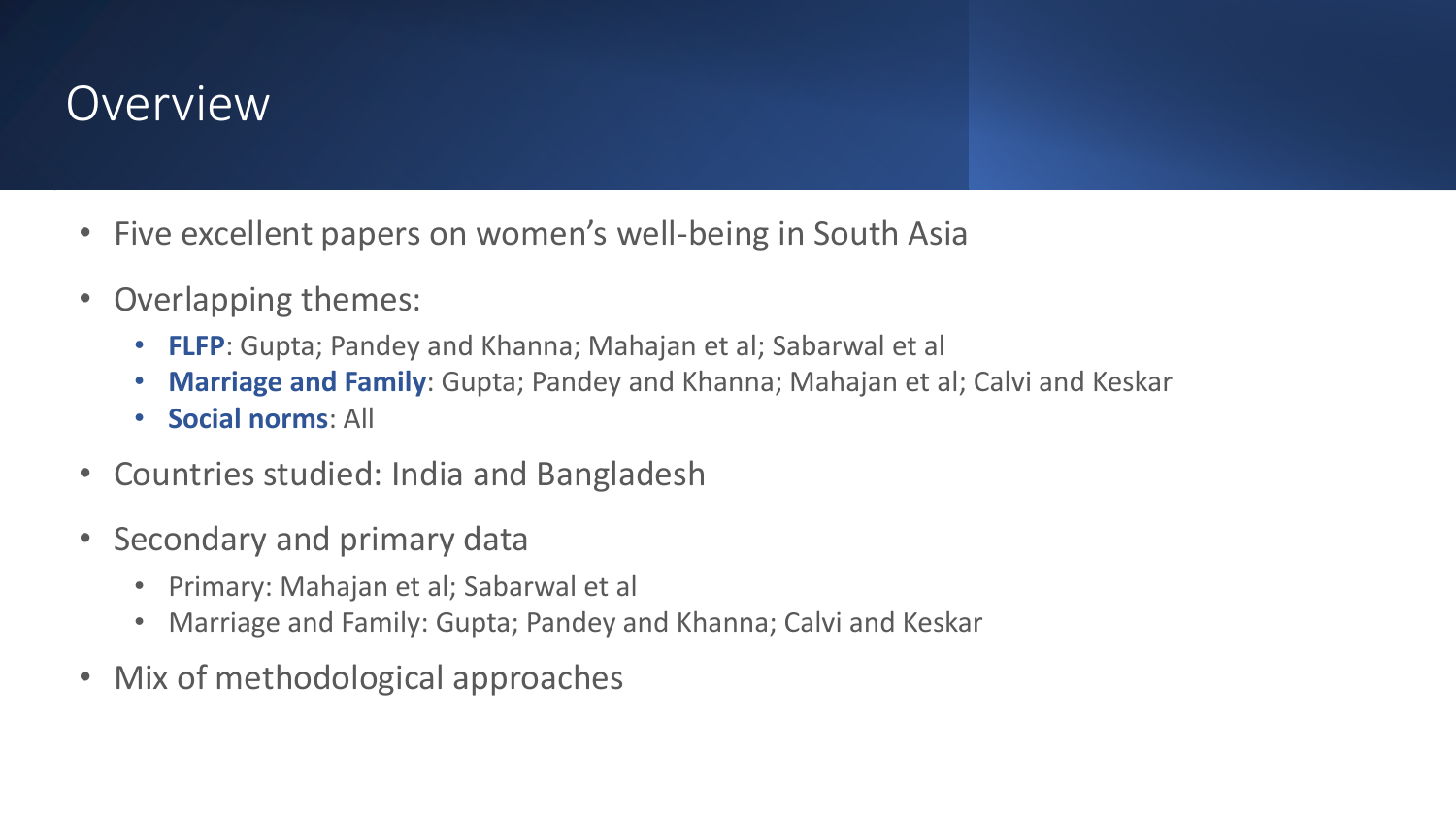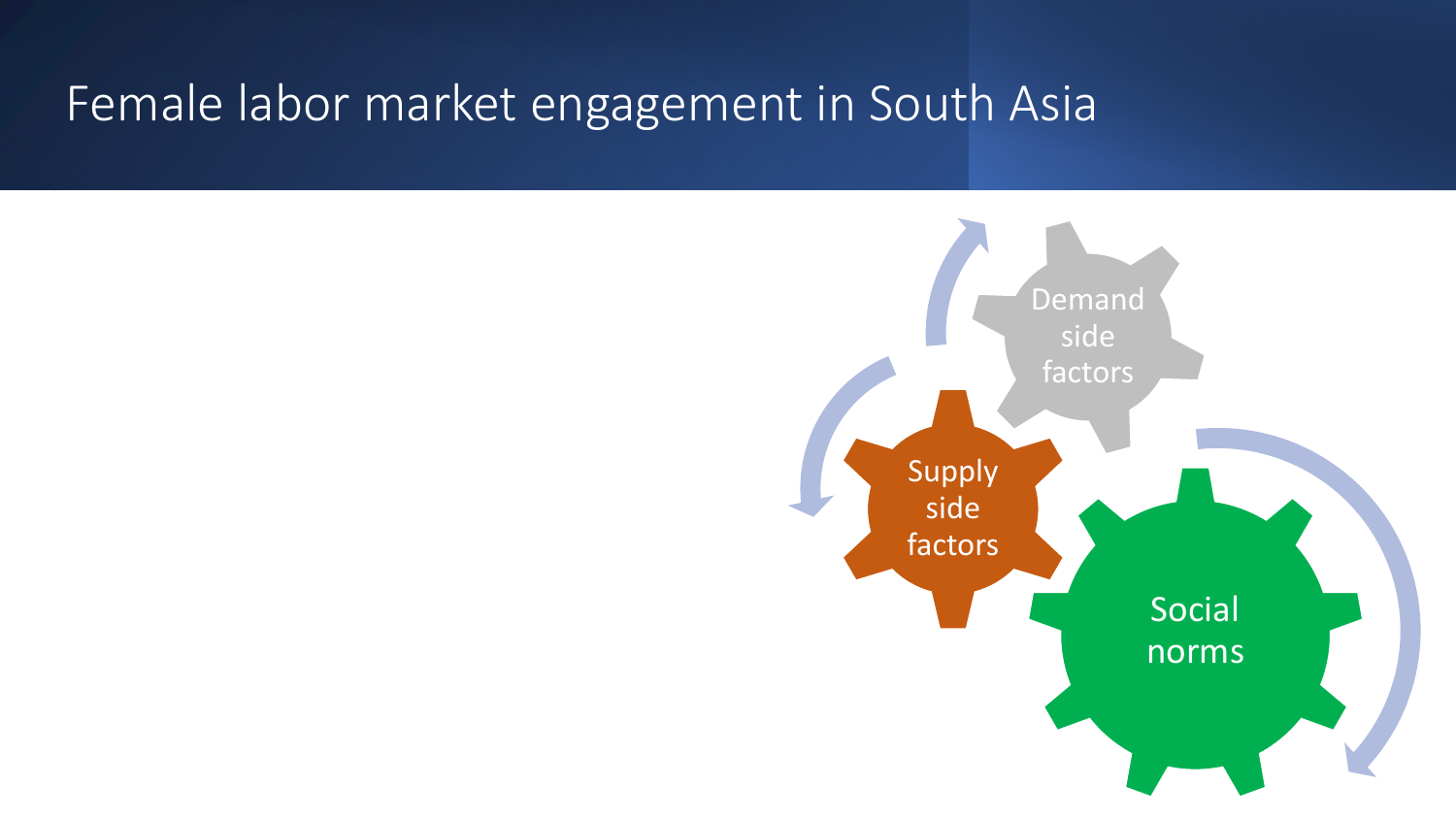- Supply side factors:
	- Childcare responsibilities (Pandey and Khanna)
	- Marriage penalty for working women (Mahajan et al)

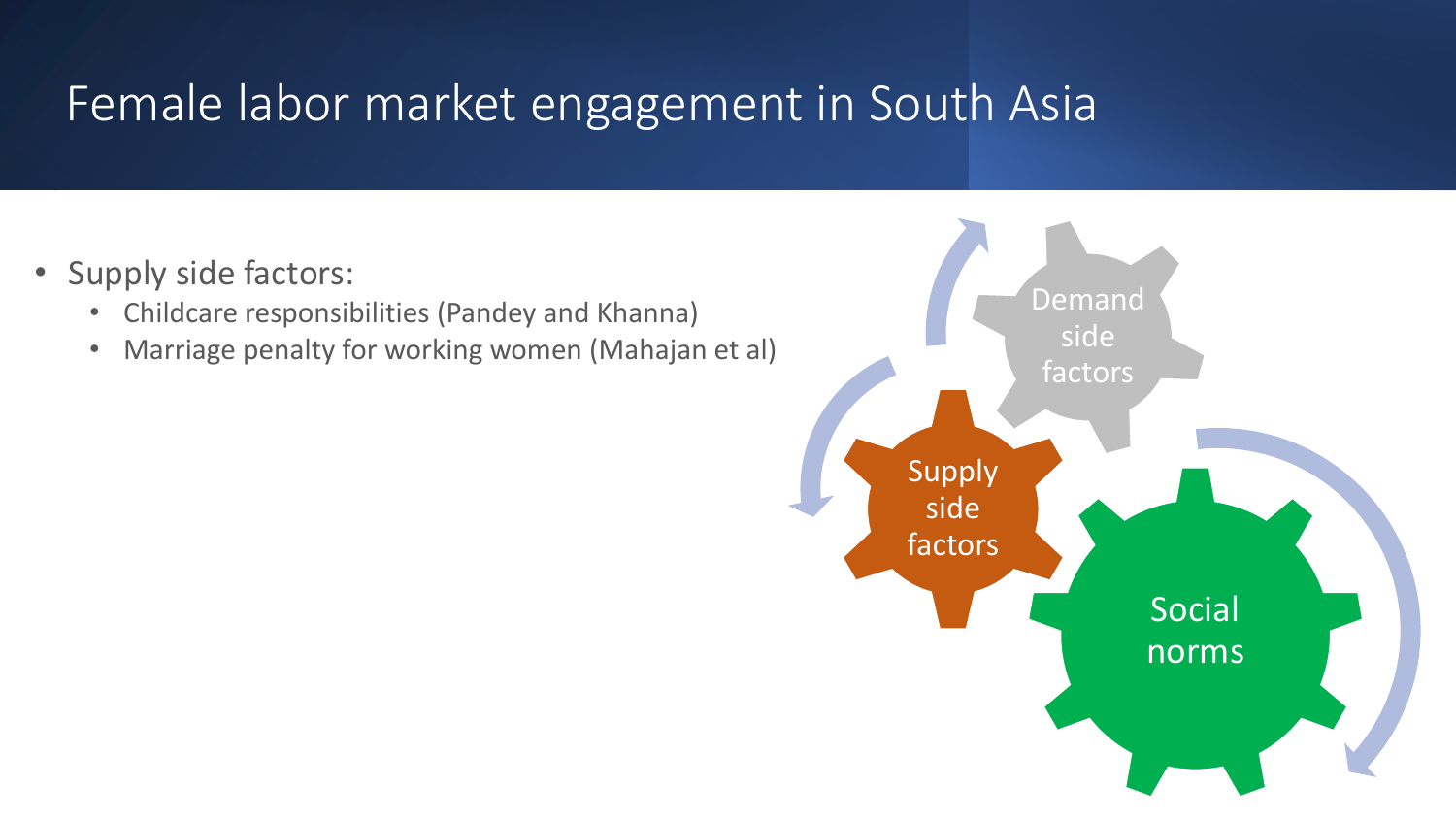- Supply side factors:
	- Childcare responsibilities (Pandey and Khanna)
	- Marriage penalty for working women (Mahajan et al)
- Social norms:
	- Gender norms about division of household labor (Pandey and Khanna; Mahajan et al)
	- Male breadwinner norm (Gupta; Mahajan et al)

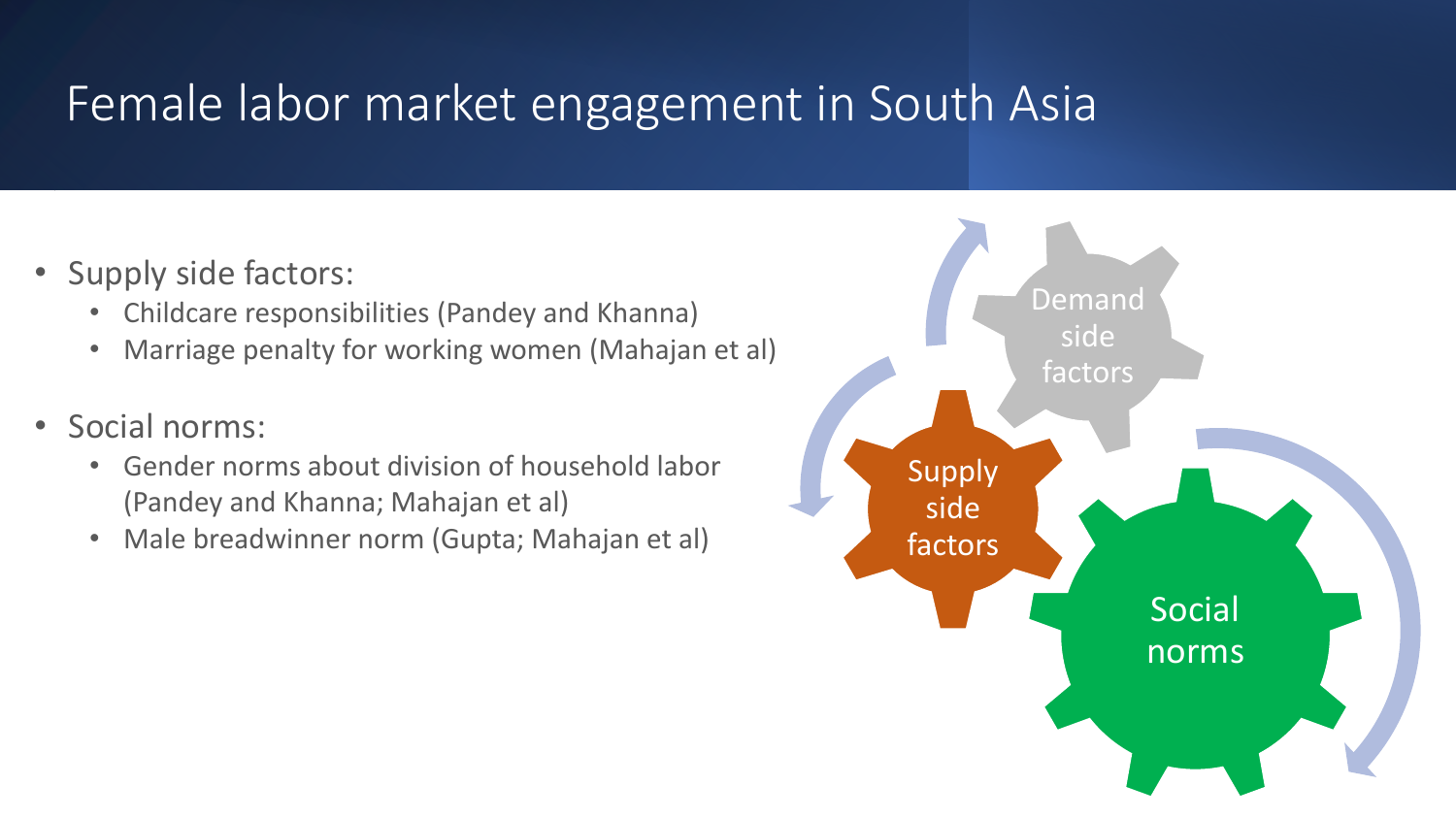- Supply side factors:
	- Childcare responsibilities (Pandey and Khanna)
	- Marriage penalty for working women (Mahajan et al)
- Social norms:
	- Gender norms about division of household labor (Pandey and Khanna; Mahajan et al)
	- Male breadwinner norm (Gupta; Mahajan et al)
- Social norms also alter the effectiveness of wellintentioned reforms (Calvi and Keskar)
	- Social stigma around divorce lowers effectiveness of anti-dowry law

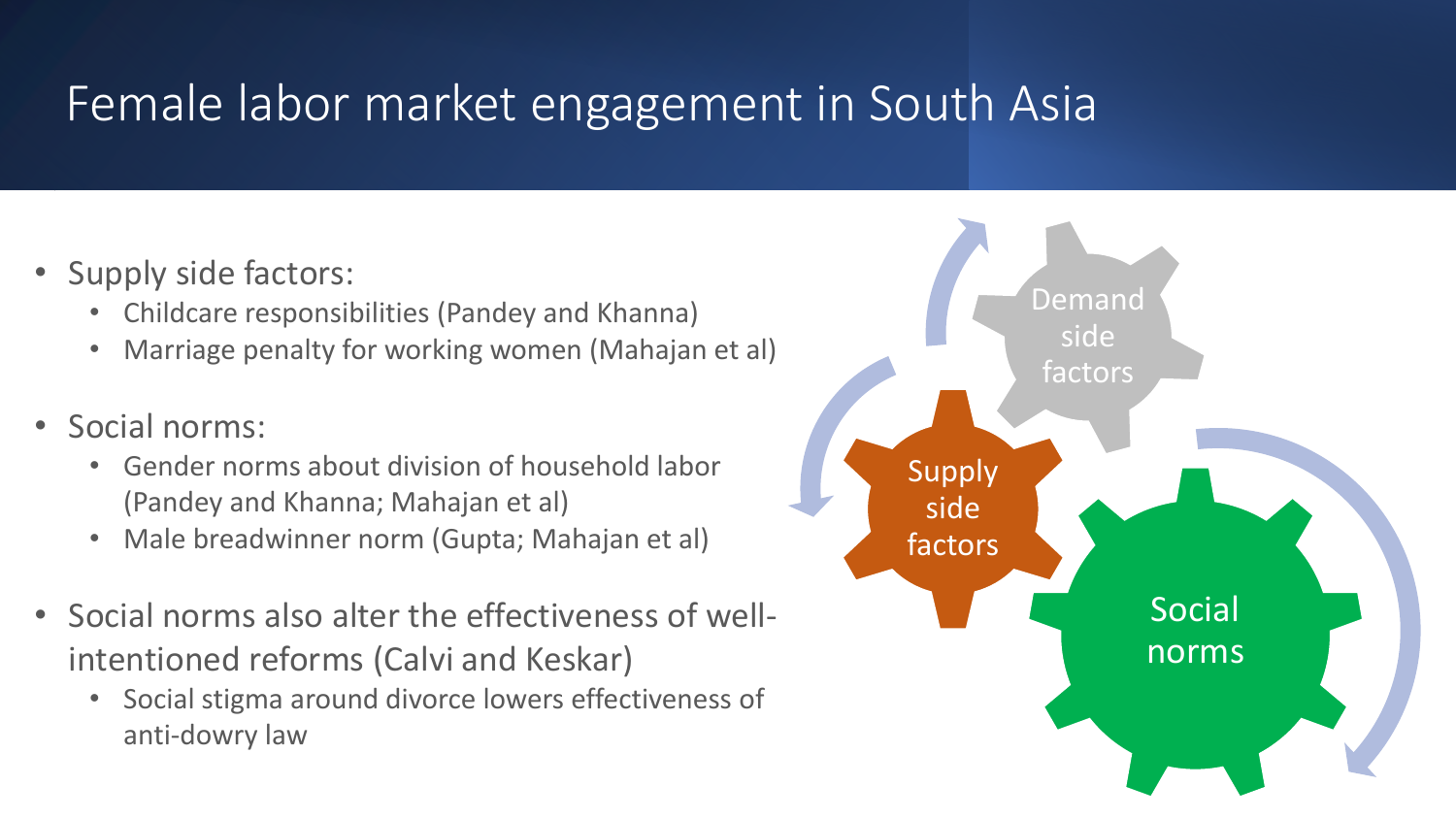• Availability of affordable, high quality childcare services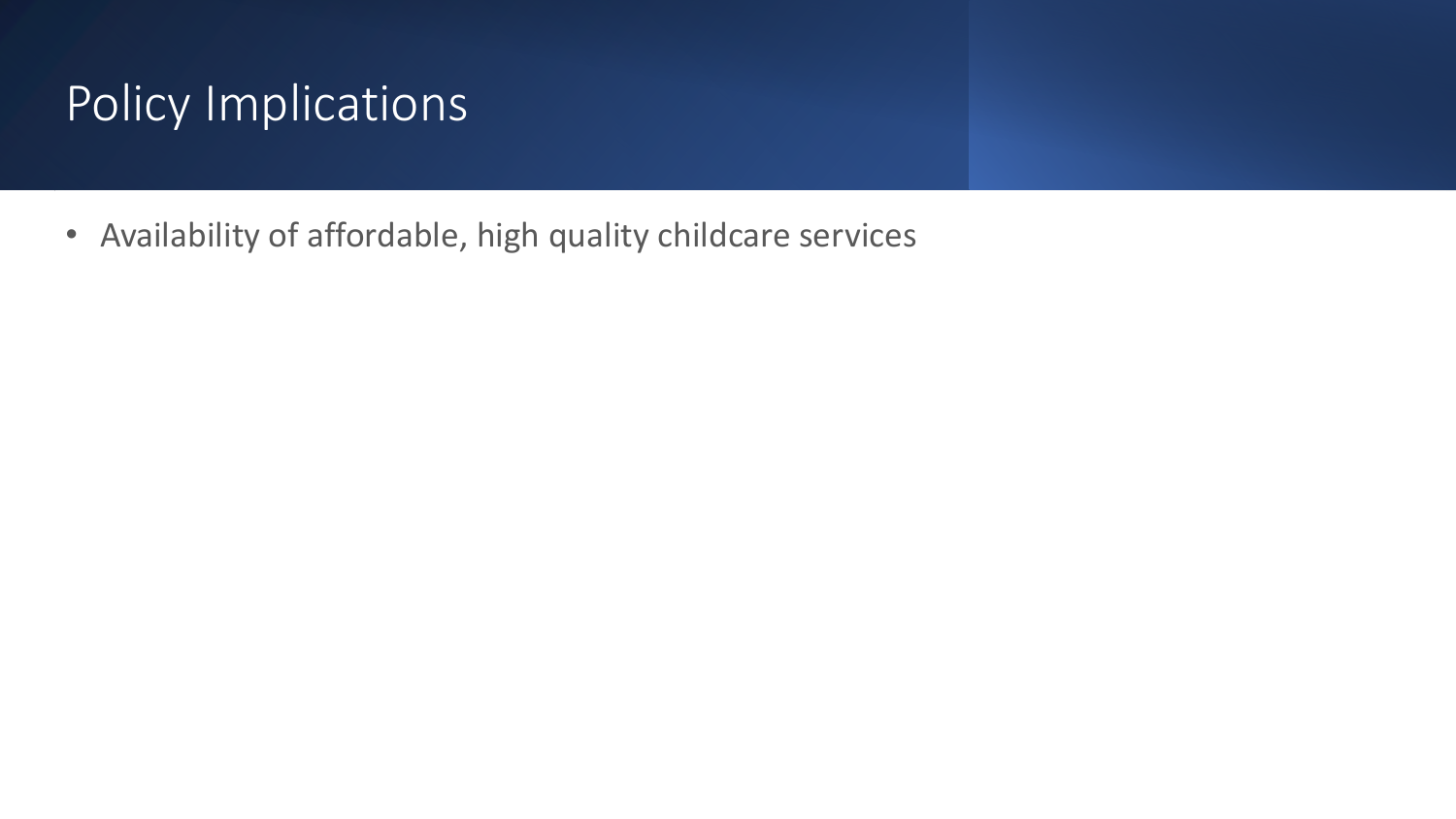- Availability of affordable, high quality childcare services
	- Willingness to use formal childcare?
	- Norms-related barriers to take-up of formal childcare?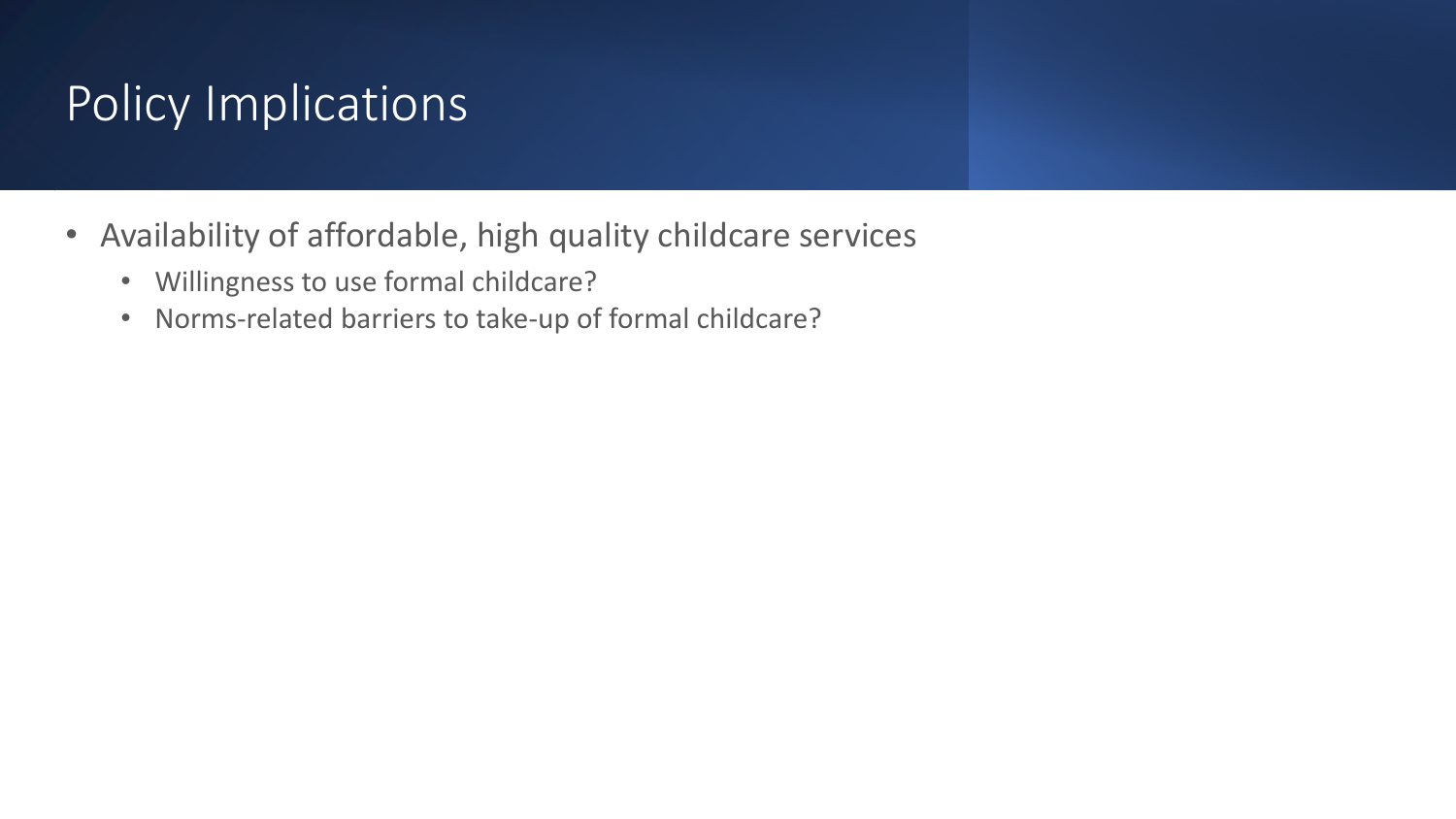- Availability of affordable, high quality childcare services
	- Willingness to use formal childcare?
	- Norms-related barriers to take-up of formal childcare?
- Flexible work options (demand for "feminine" occupations)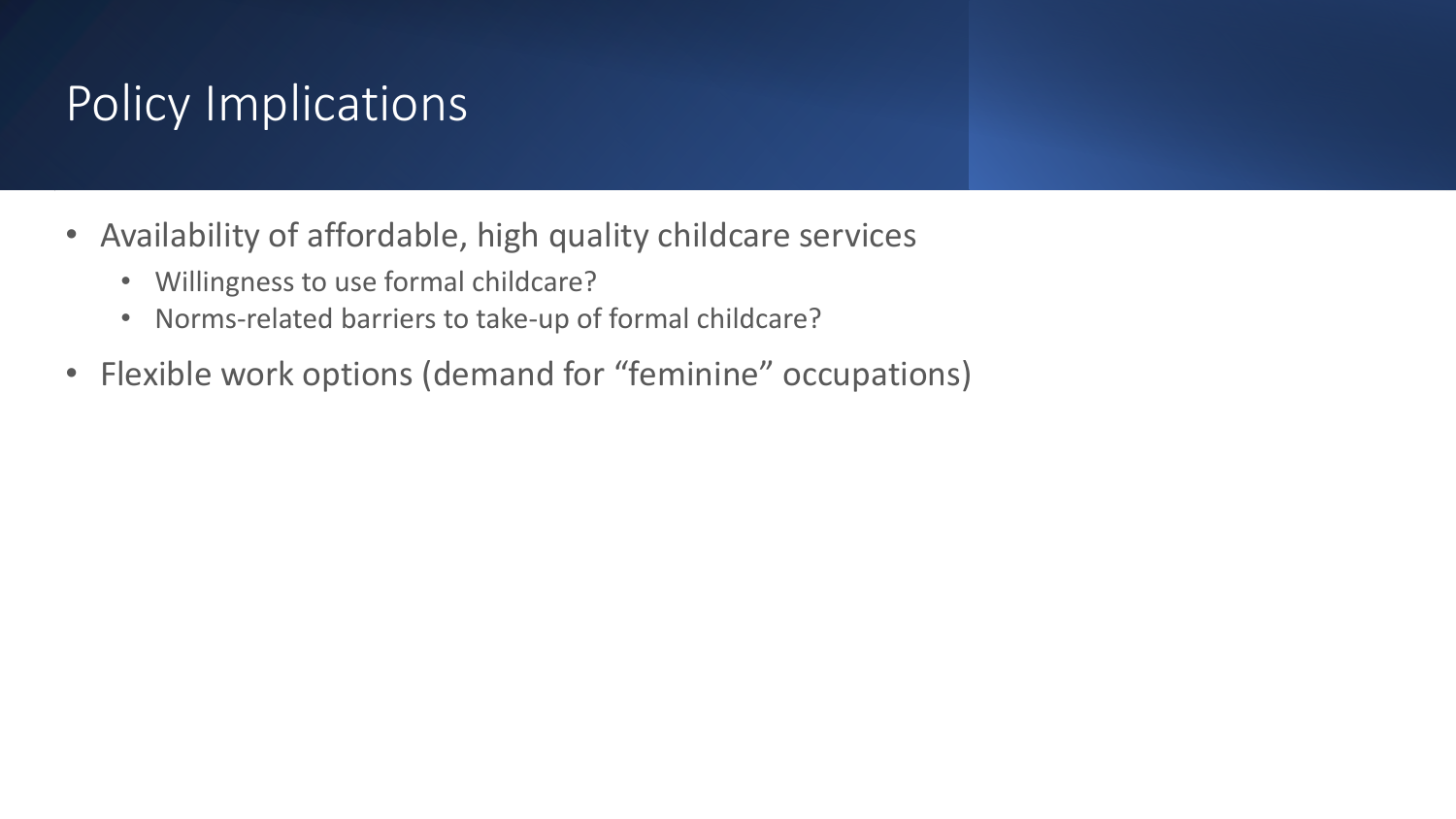- Availability of affordable, high quality childcare services
	- Willingness to use formal childcare?
	- Norms-related barriers to take-up of formal childcare?
- Flexible work options (demand for "feminine" occupations)
	- Reinforcing existing gender norms?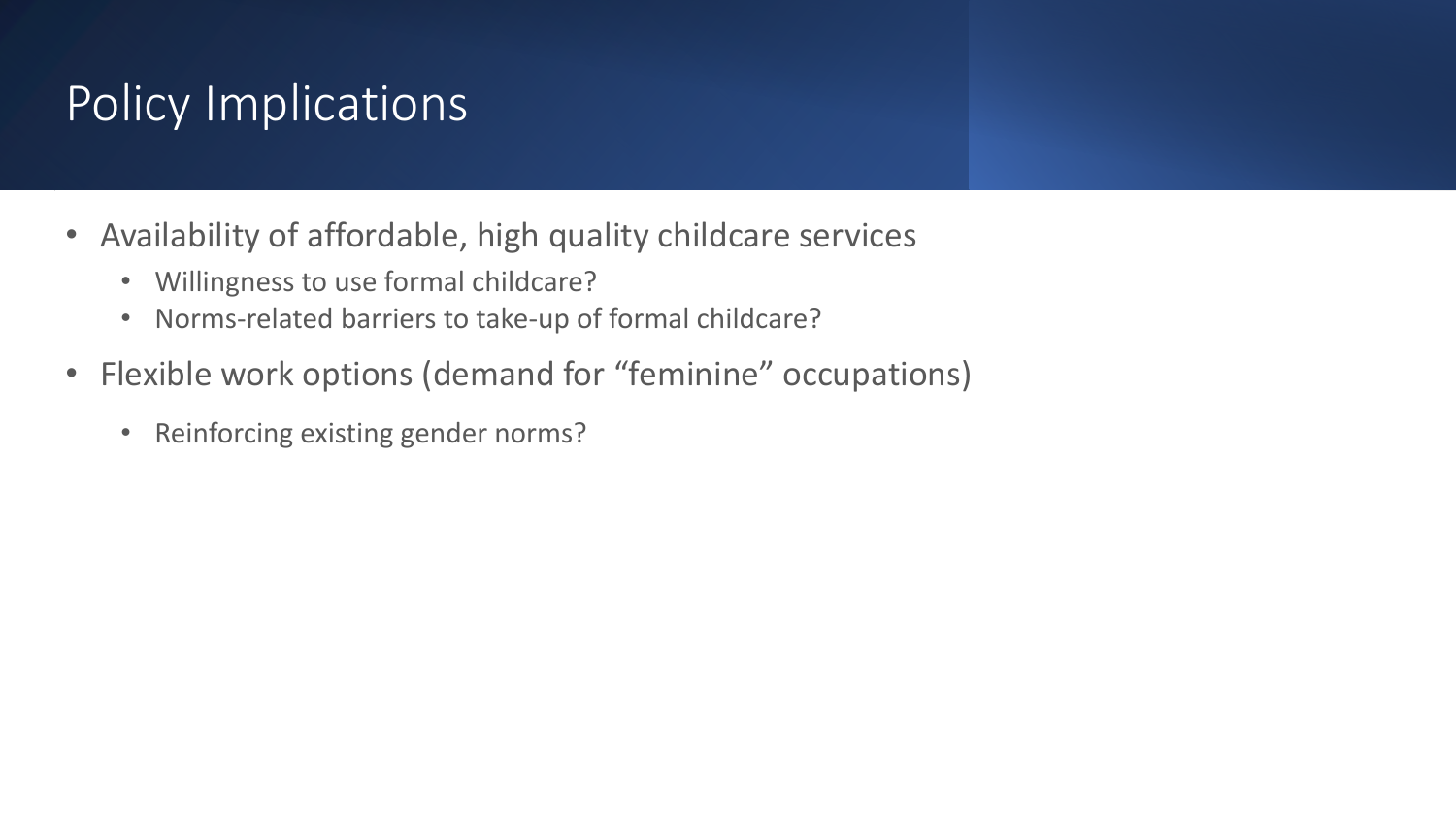- Availability of affordable, high quality childcare services
	- Willingness to use formal childcare?
	- Norms-related barriers to take-up of formal childcare?
- Flexible work options (demand for "feminine" occupations)
	- Reinforcing existing gender norms?
- Norms-blind interventions may not work or have unintended effects e.g., backlash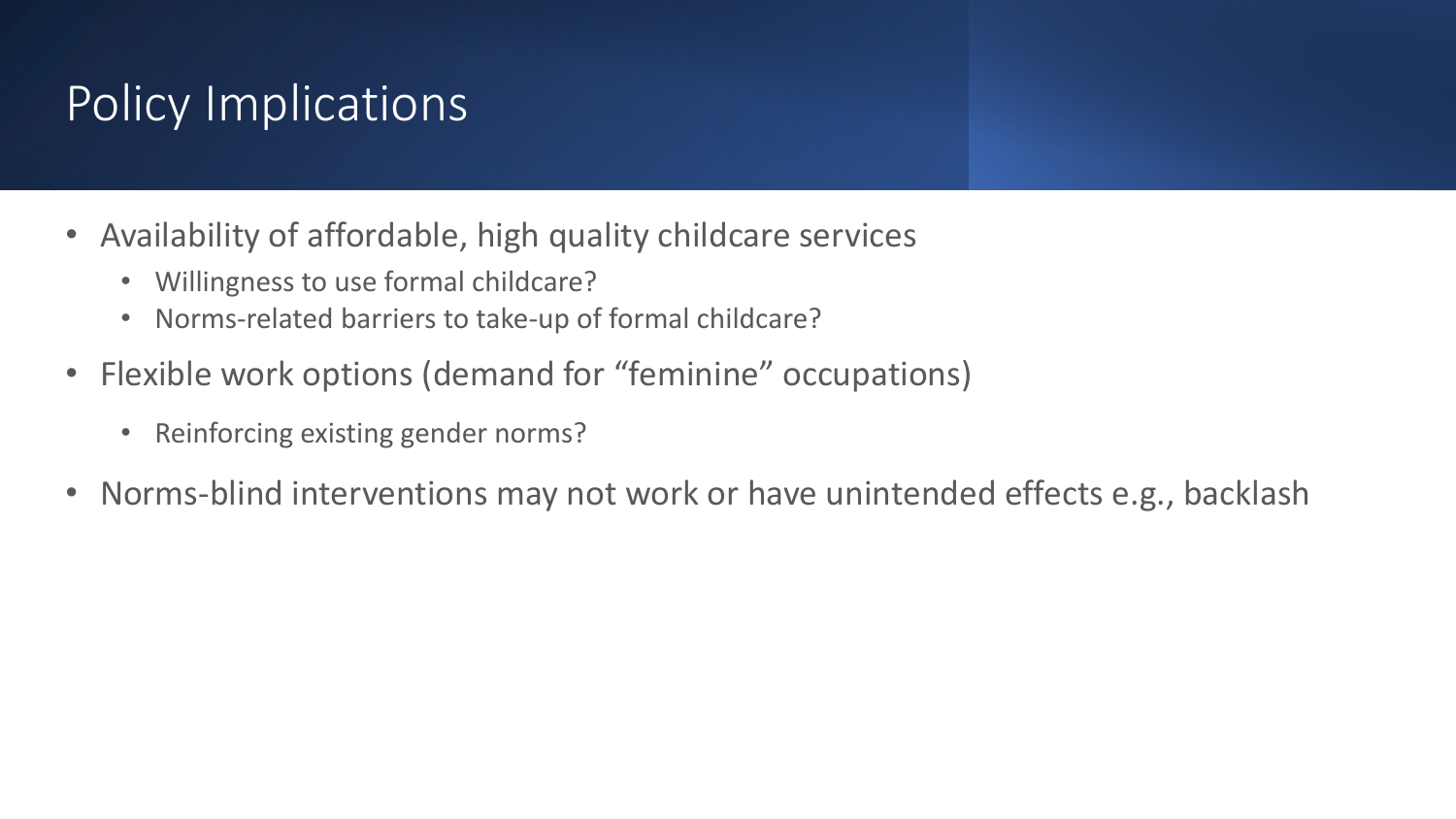- Availability of affordable, high quality childcare services
	- Willingness to use formal childcare?
	- Norms-related barriers to take-up of formal childcare?
- Flexible work options (demand for "feminine" occupations)
	- Reinforcing existing gender norms?
- Norms-blind interventions may not work or have unintended effects e.g., backlash
- Reshaping social norms
	- "*Support for female labor force participation is malleable*" Sabarwal et al
	- Change incentives; close knowledge gaps; role models